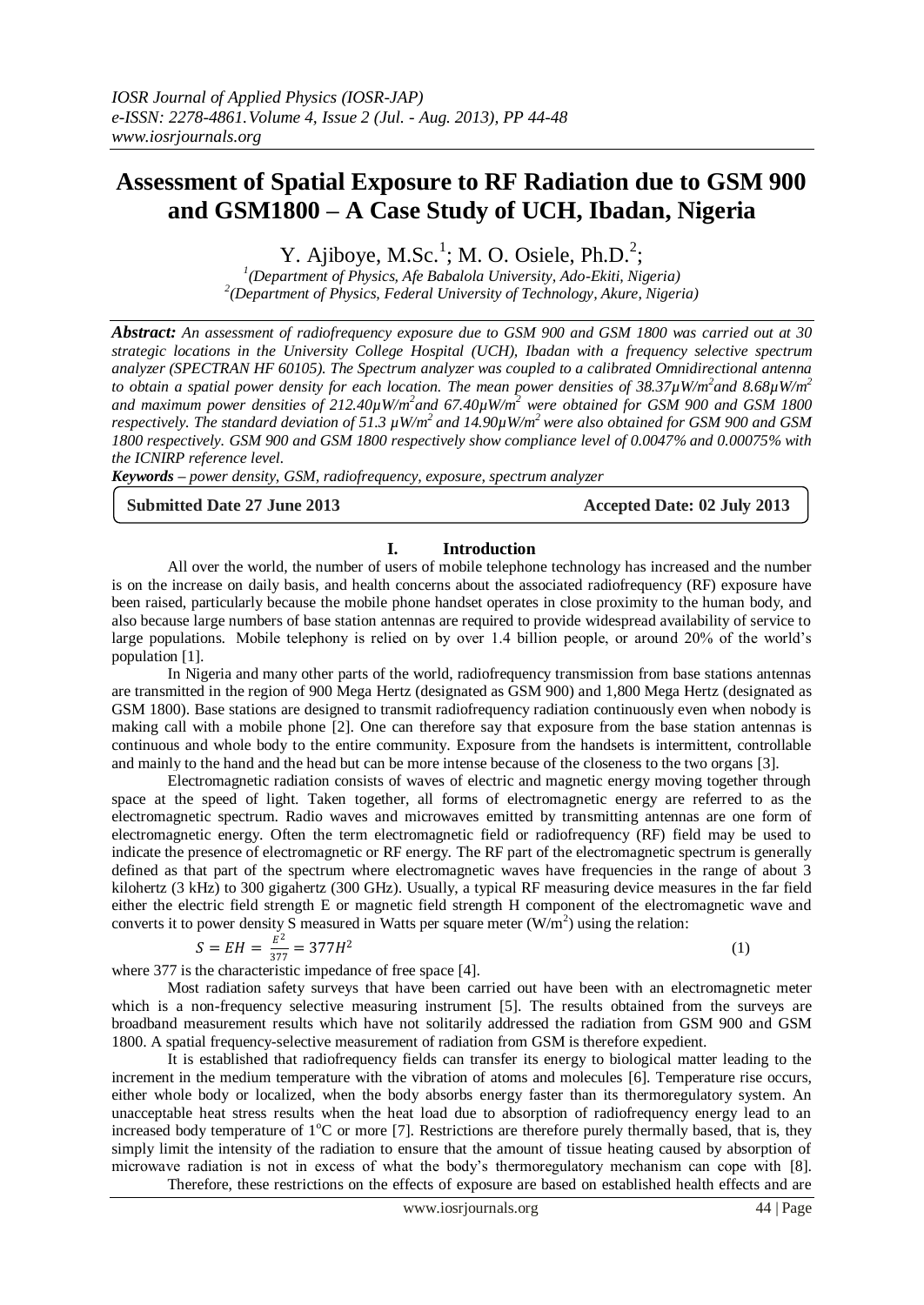termed basic restrictions. Depending on frequency, the physical quantities used to specify the basic restrictions on exposure to EMF are current density, Specific Absorption Rate (SAR), and power density. Protection against adverse health effects requires that these basic restrictions are not exceeded. Reference levels of exposure are provided for comparison with measured values of physical quantities [9].

The objective of this radiofrequency field study was to obtain radiofrequency data and statistical evaluation of exposure due to radiofrequency radiation from GSM 900 and GSM 1800 and to compare the obtained result with international standards.

#### **II. Materials And Methods**

Spatial measurements of power densities at thirty locations were made with a calibrated omnidirectional antenna (Omnilog 90200) with frequency range 700MHz to 2.5GHz coupled with an Aaronia AG Spectrum Analyzer (Spectran HF 60105). An Etrex Vista Global Positioning System (GPS) was used to determine the geographic coordinate for each location.

The Spectrum Analyzer was placed on a 1.5m high tripod stand – the height within the trunk of the body where most of radiation is absorbed and each measurement was taken for an average time of six (6) minutes, which is to account for the average time it takes the thermoregulatory mechanism of the human body to maintain thermal equilibrium. The areas where the survey was carried out are shown in Table 1. Fig. 1 shows the spatial measurement locations of the study area.

| Location                | Area                                | Long (East) | Lat (North) |
|-------------------------|-------------------------------------|-------------|-------------|
| $\mathbf{1}$            | UCH North West (Top Floor)          | 3.90150     | 7.40230     |
| $\overline{2}$          | UCH North West (Ground floor)       | 3.90085     | 7.40304     |
| $\overline{\mathbf{3}}$ | <b>UCH</b> kidney Centre            | 3.90175     | 7.39920     |
| $\overline{\mathbf{4}}$ | UCH West 4 Ward(Top floor)          | 3.90181     | 7.40252     |
| 5                       | UCH East 4 Ward(Top floor)          | 3.90263     | 7.40245     |
| 6                       | UCH Medical Museum (Top)            | 3.90234     | 7.40306     |
| 7                       | <b>UCH Paul Hendrickse Hall</b>     | 3.90102     | 7.40234     |
| 8                       | <b>UCH</b> Audit Dept               | 3.90235     | 7.40254     |
| 9                       | <b>UCH Mortuary</b>                 | 3.90267     | 7.40259     |
| 10                      | <b>UCH</b> Emergency Unit           | 3.90369     | 7.40183     |
| 11                      | <b>UCH Idea Konsult</b>             | 3.89881     | 7.40317     |
| 12                      | <b>UCH Christ Chapel</b>            | 3.89996     | 7.40058     |
| 13                      | <b>UCH Nuclear Medicine</b>         | 3.89956     | 7.40348     |
| 14                      | UCH College of Med. Auditorium      | 3.90074     | 7.40166     |
| 15                      | <b>UCH CMD's Guest House</b>        | 3.90479     | 7.39944     |
| 16                      | <b>UCH New Geriatric Centre</b>     | 3.90338     | 7.40061     |
| 17                      | <b>UCH</b> Near Gate 1              | 3.90814     | 7.40216     |
| 18                      | <b>UCH Pry School</b>               | 3.90869     | 7.40124     |
| 19                      | <b>UCH Samtosh Salon Area</b>       | 3.90687     | 7.40193     |
| 20                      | <b>UCH School of Nursing hostel</b> | 3.90178     | 7.40415     |
| 21                      | <b>UCH</b> near Cultural Centre     | 3.89775     | 7.40269     |
| 22                      | <b>UCH UBA Bank</b>                 | 3.89911     | 7.40151     |
| 23                      | <b>UCH Main Gate</b>                | 3.90296     | 7.40035     |
| 24                      | <b>UCH Soweto Hostel</b>            | 3.90836     | 7.40371     |
| 25                      | <b>UCH Alexander Brown Hall</b>     | 3.90593     | 7.40444     |
| 26                      | <b>UCH Football Field</b>           | 3.90244     | 7.40504     |
| 27                      | UCH Near Gate 2 (GA Quarters)       | 3.90906     | 7.40022     |
| 28                      | UCH Circular Road (Qtr 2)           | 3.90774     | 7.40114     |
| 29                      | <b>UCH Water Storage Tank</b>       | 3.90490     | 7.40265     |
| 30                      | UCH Circular Road (Qtr 2)           | 3.90526     | 7.40111     |

| Table 1: Features of Study Area |  |
|---------------------------------|--|
|---------------------------------|--|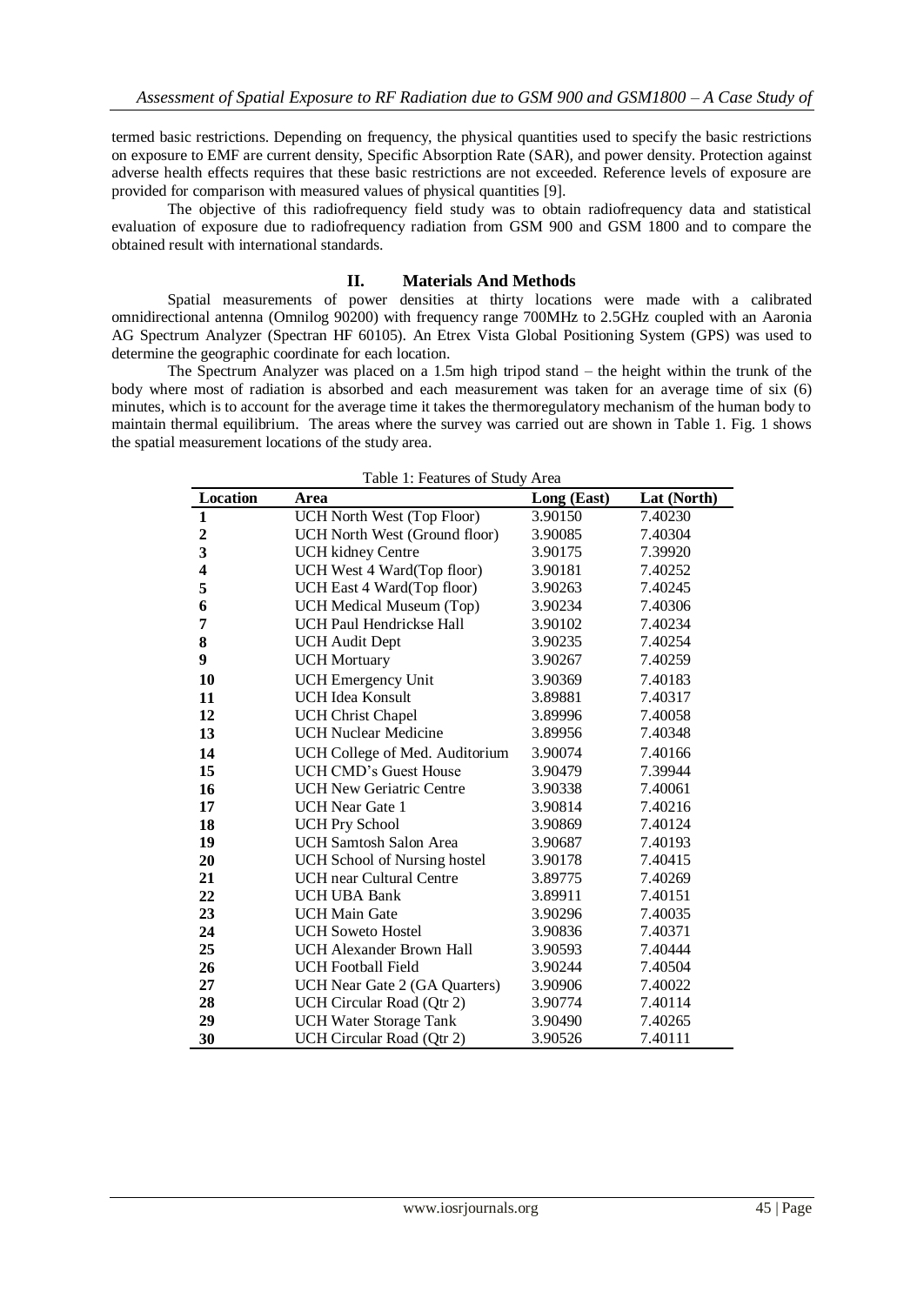

Figure 1: Map of the University College Hospital (UCH), Ibadan showing measurement locations

Spectral measurements were taken for GSM 900 and GSM 1800 bands. 'Start' and 'Stop' frequencies on the spectrum analyzer were set for each RF band measurement in accordance with the Nigerian Communications Commission's Downlink Frequency Spectrum allocation. For GMS 900, the spectrum analyzer was allowed to sweep between start frequency of 935MHz and stop frequency 960MHz. For GMS 1800, the spectrum analyzer swept between the start frequency 1805MHz and stop frequency 1880MHz. A sweep sample time of 50mS was chosen on the spectrum analyzer so as to get a better spectral resolution of the displayed signal. However, there is a trade-off between how quickly the display can update the full frequency span under consideration and the frequency resolution.

## **III. Results And Discussion**

A summarized result of all measurements for GSM 900 and GSM 1800 in locations 1 to 30 is shown in Table 2 and Table 3 respectively. The results show that the exposure due to GSM 900 varied from  $0.85\mu\text{W/m}^2$ to 212.40 $\mu$ W/m<sup>2</sup>; while the exposure due to GSM 1800 varied from 0.32 $\mu$ W/m<sup>2</sup> to 67.40 $\mu$ W/m<sup>2</sup>. The mean power density of  $38.37 \mu$ W/m<sup>2</sup> and  $8.68 \mu$ W/m<sup>2</sup> was obtained for GSM 900 and GSM 1800 respectively. Fig. 2 presents the variation between GSM 900 and GSM 1800 which shows that exposure due to GSM 900 is generally greater than exposure due to GSM 1800 in the study area. This may be due to a higher level of radiating power from GSM 900 radio than that of GSM 1800. It may also be due to the angle of tilt of the GSM 900 antenna. The exposure due to GSM 900 and GSM 1800 almost vary in the same manner in all the locations except for exposure obtained in Location 29 for GSM 900 which is significantly high. This may be linked to environmental reflection from huge metallic storage tanks in the location. Objects, especially those with metallic surfaces provide excellent reflectors of radiofrequency energy. There are also many other metallic structures in the study area that give excellent reflecting surfaces.

| <b>Table 2:</b> Summarized result obtained for GSM 900<br><b>POWER DENSITY DUE TO GSM 900</b> |        |               |         |
|-----------------------------------------------------------------------------------------------|--------|---------------|---------|
|                                                                                               |        |               |         |
|                                                                                               |        | $(\mu W/m^2)$ |         |
| L1                                                                                            | 108.90 | 70.53         | 4974.48 |
| L2                                                                                            | 3.35   | $-35.02$      | 1226.40 |
| L <sub>3</sub>                                                                                | 42.77  | 4.40          | 19.36   |
| L4                                                                                            | 2.67   | $-35.70$      | 1274.49 |
| L5                                                                                            | 9.21   | $-29.16$      | 850.31  |
| L6                                                                                            | 7.15   | $-31.22$      | 974.69  |
| L7                                                                                            | 2.01   | $-36.36$      | 1322.05 |
| L8                                                                                            | 1.95   | $-36.42$      | 1326.42 |
| L9                                                                                            | 1.04   | $-37.33$      | 1393.53 |
| L10                                                                                           | 0.85   | $-37.52$      | 1407.75 |
| L11                                                                                           | 3.50   | $-34.87$      | 1215.92 |
| L12                                                                                           | 3.44   | $-34.93$      | 1220.10 |
| L13                                                                                           | 6.12   | $-32.25$      | 1040.06 |
| L14                                                                                           | 12.93  | $-25.44$      | 647.19  |
| L15                                                                                           | 11.01  | $-27.36$      | 748.57  |
| L16                                                                                           | 137.00 | 98.63         | 9727.88 |
| L17                                                                                           | 67.70  | 29.33         | 860.25  |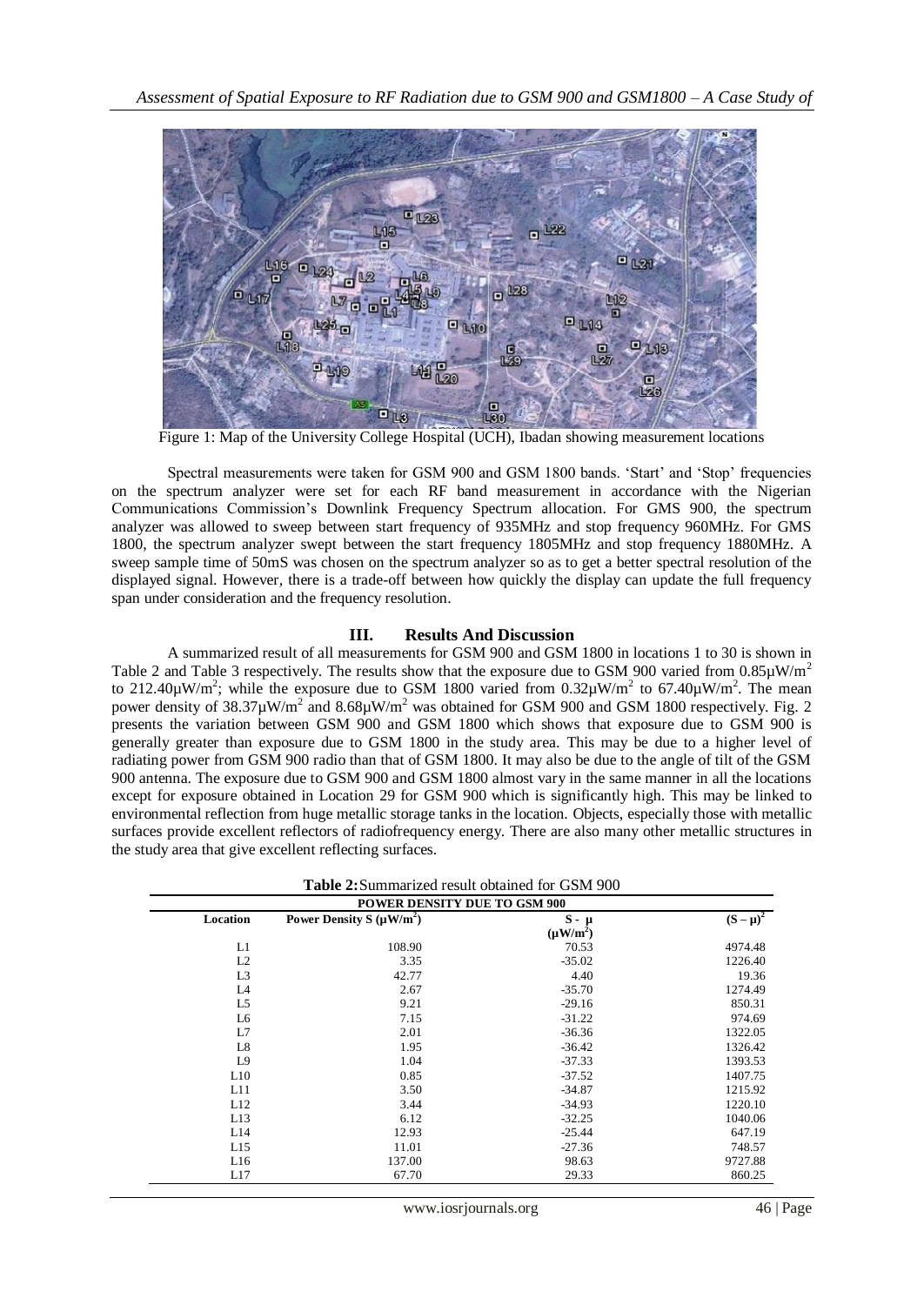| L18 | 28.51                                                                                         | $-9.86$  | 97.22                                   |
|-----|-----------------------------------------------------------------------------------------------|----------|-----------------------------------------|
| L19 | 33.92                                                                                         | $-4.45$  | 19.80                                   |
| L20 | 2.19                                                                                          | $-36.18$ | 1308.99                                 |
| L21 | 4.07                                                                                          | $-34.30$ | 1176.49                                 |
| L22 | 91.37                                                                                         | 53.00    | 2809.00                                 |
| L23 | 127.60                                                                                        | 89.23    | 7961.99                                 |
| L24 | 11.80                                                                                         | $-26.57$ | 705.96                                  |
| L25 | 98.99                                                                                         | 60.62    | 3674.78                                 |
| L26 | 20.50                                                                                         | $-17.87$ | 319.34                                  |
| L27 | 18.67                                                                                         | $-19.70$ | 388.09                                  |
| L28 | 39.67                                                                                         | 1.30     | 1.69                                    |
| L29 | 212.40                                                                                        | 174.03   | 30286.44                                |
| L30 | 39.67                                                                                         | 1.30     | 1.69                                    |
|     |                                                                                               |          | $\Sigma(S-\mu)^2 = 78,980.94 \mu W/m^2$ |
|     | The mean power density obtained for GSM 900 ( $\mu_{900}$ ) = 38.37( $\mu$ W/m <sup>2</sup> ) |          |                                         |

| <b>Table 3:</b> Summarized result obtained for GSM 1800 |  |
|---------------------------------------------------------|--|
|---------------------------------------------------------|--|

| animarized resurt obtained for GDIM T000<br>POWER DENSITY DUE TO GSM 1800 |                                                                                                |               |                                          |  |
|---------------------------------------------------------------------------|------------------------------------------------------------------------------------------------|---------------|------------------------------------------|--|
| Location                                                                  | Power Density S $(\mu W/m^2)$                                                                  | $S - \mu$     | $(S-\mu)^2$                              |  |
|                                                                           |                                                                                                | $(\mu W/m^2)$ |                                          |  |
| L1                                                                        | 2.25                                                                                           | $-6.43$       | 41.34                                    |  |
| L2                                                                        | 1.19                                                                                           | $-7.49$       | 56.10                                    |  |
| L <sub>3</sub>                                                            | 24.20                                                                                          | 15.52         | 240.87                                   |  |
| L <sub>4</sub>                                                            | 6.57                                                                                           | $-2.11$       | 4.45                                     |  |
| L <sub>5</sub>                                                            | 34.71                                                                                          | 26.03         | 677.56                                   |  |
| L <sub>6</sub>                                                            | 1.79                                                                                           | $-6.89$       | 47.47                                    |  |
| L7                                                                        | 0.41                                                                                           | $-8.27$       | 68.39                                    |  |
| L8                                                                        | 0.37                                                                                           | $-8.31$       | 69.06                                    |  |
| L9                                                                        | 0.37                                                                                           | $-8.31$       | 69.06                                    |  |
| L10                                                                       | 2.07                                                                                           | $-6.61$       | 43.69                                    |  |
| L11                                                                       | 0.60                                                                                           | $-8.08$       | 65.29                                    |  |
| L12                                                                       | 0.51                                                                                           | $-8.17$       | 66.75                                    |  |
| L13                                                                       | 1.63                                                                                           | $-7.05$       | 49.70                                    |  |
| L14                                                                       | 1.15                                                                                           | $-7.53$       | 56.70                                    |  |
| L15                                                                       | 67.40                                                                                          | 58.72         | 3448.04                                  |  |
| L16                                                                       | 43.30                                                                                          | 34.62         | 1198.54                                  |  |
| L17                                                                       | 2.34                                                                                           | $-6.34$       | 40.20                                    |  |
| L18                                                                       | 3.40                                                                                           | $-5.28$       | 27.88                                    |  |
| L19                                                                       | 2.16                                                                                           | $-6.52$       | 42.51                                    |  |
| L20                                                                       | 0.40                                                                                           | $-8.28$       | 68.56                                    |  |
| L21                                                                       | 0.32                                                                                           | $-8.36$       | 69.89                                    |  |
| L22                                                                       | 1.70                                                                                           | $-6.98$       | 48.72                                    |  |
| L23                                                                       | 12.99                                                                                          | 4.31          | 18.58                                    |  |
| L24                                                                       | 1.18                                                                                           | $-7.50$       | 56.25                                    |  |
| L25                                                                       | 7.48                                                                                           | $-1.20$       | 1.44                                     |  |
| L26                                                                       | 1.16                                                                                           | $-7.52$       | 56.55                                    |  |
| L27                                                                       | 7.29                                                                                           | $-1.39$       | 1.93                                     |  |
| L28                                                                       | 12.30                                                                                          | 3.62          | 13.10                                    |  |
| L29                                                                       | 6.98                                                                                           | $-1.70$       | 2.89                                     |  |
| L30                                                                       | 12.30                                                                                          | 3.62          | 13.10                                    |  |
|                                                                           |                                                                                                |               | $\Sigma (S - \mu)^2 = 6664.62 \mu W/m^2$ |  |
|                                                                           | The mean power density obtained for GSM 1800 ( $\mu_{1800}$ ) = 8.68( $\mu$ W/m <sup>2</sup> ) |               |                                          |  |

The Standard Deviations for the exposure due to GSM 900  $(S.D<sub>900</sub>)$  and GSM 1800  $(S.D<sub>1800</sub>)$  are obtained as follows:

$$
\mathbf{S}.\mathbf{D}_{900} = \sqrt{\frac{1}{n} \sum_{k=1}^{n} (S - \mu_{900})^2}
$$
\n
$$
\mathbf{S}.\mathbf{D}_{1800} = \sqrt{\frac{1}{n} \sum_{k=1}^{n} (S - \mu_{1800})^2}
$$
\n(2)

where **n** is 30, which is the number of measurements. Therefore, the Standard deviation obtained for exposure due to GSM 900 is  $51.31 \mu W/m^2$ . Similarly, the Standard Deviation obtained for exposure due to GSM 1800 is 14.90µW/m<sup>2</sup> . The compliance of GSM 900 and GSM 1800 are shown in Table 4.